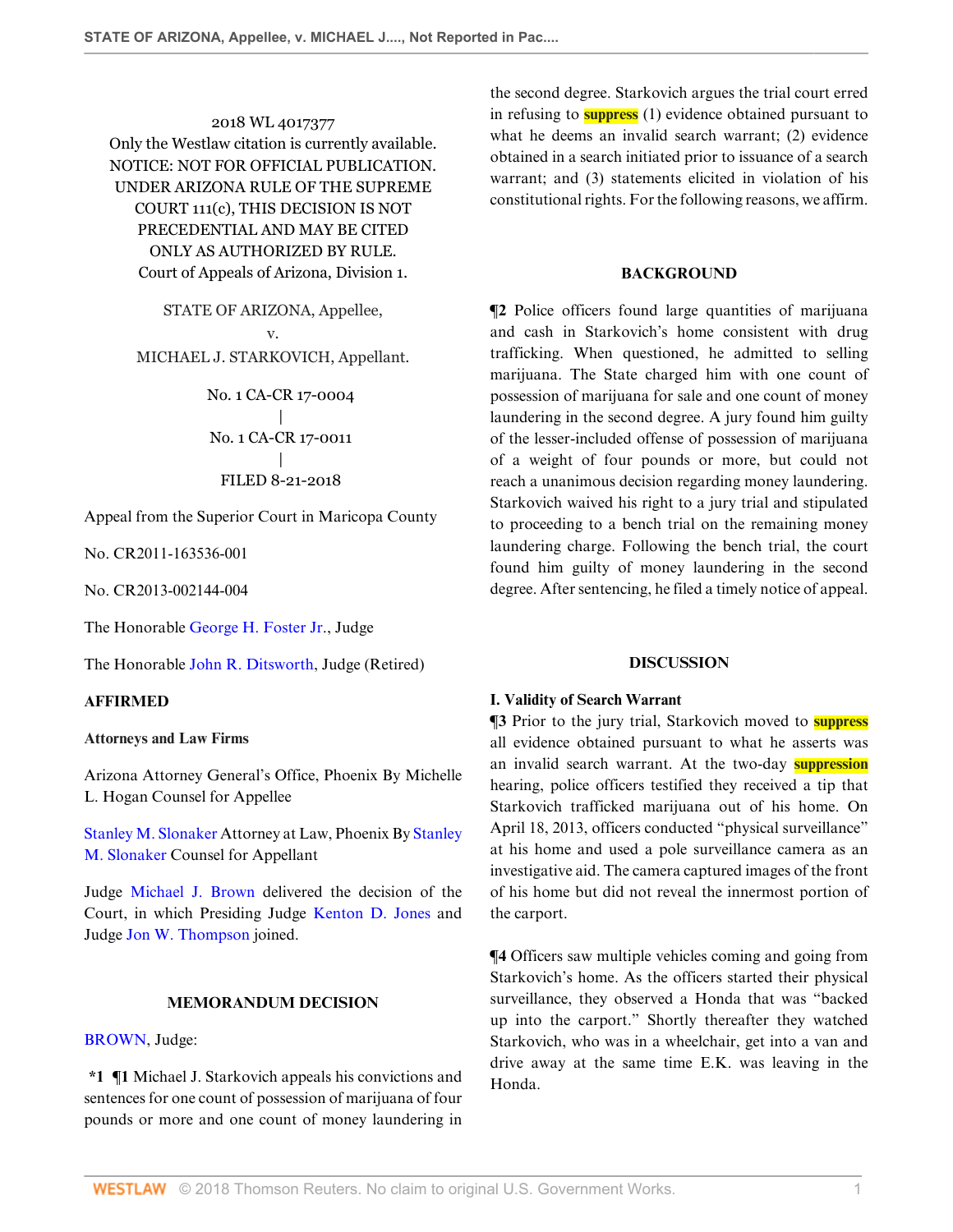**¶5** Starkovich and E.K. met up with a third person, B.F., driving an Impala. E.K. and B.F. switched vehicles and, with Starkovich following behind, E.K. drove the Impala back to Starkovich's home. E.K. backed into the carport for a short time and then returned the Impala to B.F. Officers believed this to be a "blind delivery," which allows the buyer to mask the final location of the drugs from the seller. An officer stopped B.F. in the Impala, but saw no indicia of drug activity in the vehicle.

**¶6** After E.K. returned to Starkovich's home, officers observed D.W. and R.A. arrive in a Pontiac, carry a bag inside, and then leave with a bag. Officers stopped the Pontiac and found a bag containing four pounds of marijuana separated into two bags, additional bags of marijuana, hashish, drug packaging and sales materials, drug paraphernalia, large amounts of cash, and a handgun.

**\*2 ¶7** D.W. admitted to buying four pounds of marijuana to split between himself and R.A. but would not say who sold him the marijuana. Although he initially denied involvement, R.A. told officers that D.W. bought marijuana from a man in a wheelchair and gave Starkovich's street name as the location of purchase. R.A. claimed he only acted as protection for D.W. and was in another room when the exchange occurred. R.A. claimed D.W. simply gave him the bag to carry and he did not buy any of the marijuana.

<span id="page-1-0"></span>**¶8** Officers went to Starkovich's home and contacted Starkovich and  $E.K.<sup>1</sup>$  $E.K.<sup>1</sup>$  $E.K.<sup>1</sup>$  Another individual, G.V., attempted to flee the scene, but was later detained. Officers then conducted a protective sweep of the home.

**¶9** The lead detective, or affiant, prepared the search warrant affidavit. The affiant described the short-term traffic at Starkovich's home, the activity involving the Impala, the results of the search of the Pontiac, a summary of the statements provided by R.A. and D.W., G.V.'s attempt to flee the scene prior to the protective sweep, and the affiant's training and experience in drug enforcement.

**¶10** The affidavit also stated Starkovich was "arrested in 2011 for possession of marijuana for sale. He pled guilty and is currently on probation for that offense." At the hearing, the affiant testified he later learned Starkovich pled guilty to a reduced offense of possession of marijuana. The affidavit also indicated officers discovered

the same bag in the Pontiac that R.A. carried out of Starkovich's home. The affiant testified he believed this information to be accurate, and R.A. linked the marijuana in the bag to Starkovich. The affiant explained that he watched R.A. leave Starkovich's house on his smartphone via pole camera surveillance and testified the bag R.A. was carrying appeared to be black, but later acknowledged the bag also had "white flowers" on it.

**¶11** The affiant did not include the following: (1) officers did not observe any criminal activity at Starkovich's home prior to April 18, 2013; (2) officers did not see any items placed in the Impala or Honda while backed into the carport; (3) officers stopped the Impala and found no drug evidence; (4) no vehicles, aside from the Impala and Pontiac, were stopped after leaving the home; (5) officers discovered additional marijuana, hashish, and large amounts of cash not directly linked to Starkovich in the Pontiac; and (6) R.A. initially denied involvement in any criminal activity. The affiant testified he believed the omitted information was either irrelevant, unsubstantiated, or part of an ongoing investigation.

<span id="page-1-1"></span>**¶12** Officers gave conflicting testimony regarding the timing of the search and the record is similarly unclear. On an audio recording from the scene that day, officers stated the magistrate signed the search warrant as early as 6:32 p.m.  $2$  The timestamp from the fax machine indicated the magistrate faxed the signed search warrant to the affiant at 6:47 p.m. The affiant noted, however, he could not be positive regarding the accuracy of the time on the fax machine where the warrant was sent. The affiant's police report stated that officers served the search warrant at 6:50 p.m. At the **suppression** hearing, Starkovich called an expert in forensic reconstruction who testified, based upon his review of the evidence, that he believed the search started as early as 6:39 p.m. The expert acknowledged a possible margin of error with this estimation.

**\*3 ¶13** Nonetheless, the affiant testified he faxed the affidavit to the magistrate, received the signed search warrant, and then called officers at Starkovich's home to inform them the magistrate had signed the search warrant. Officers who were present at the home testified the search did not occur until the magistrate signed the search warrant. In Starkovich's home, officers found six bags of marijuana, drug sales materials, and over \$760,000 in cash. In the Honda, they discovered over 40 pounds of marijuana.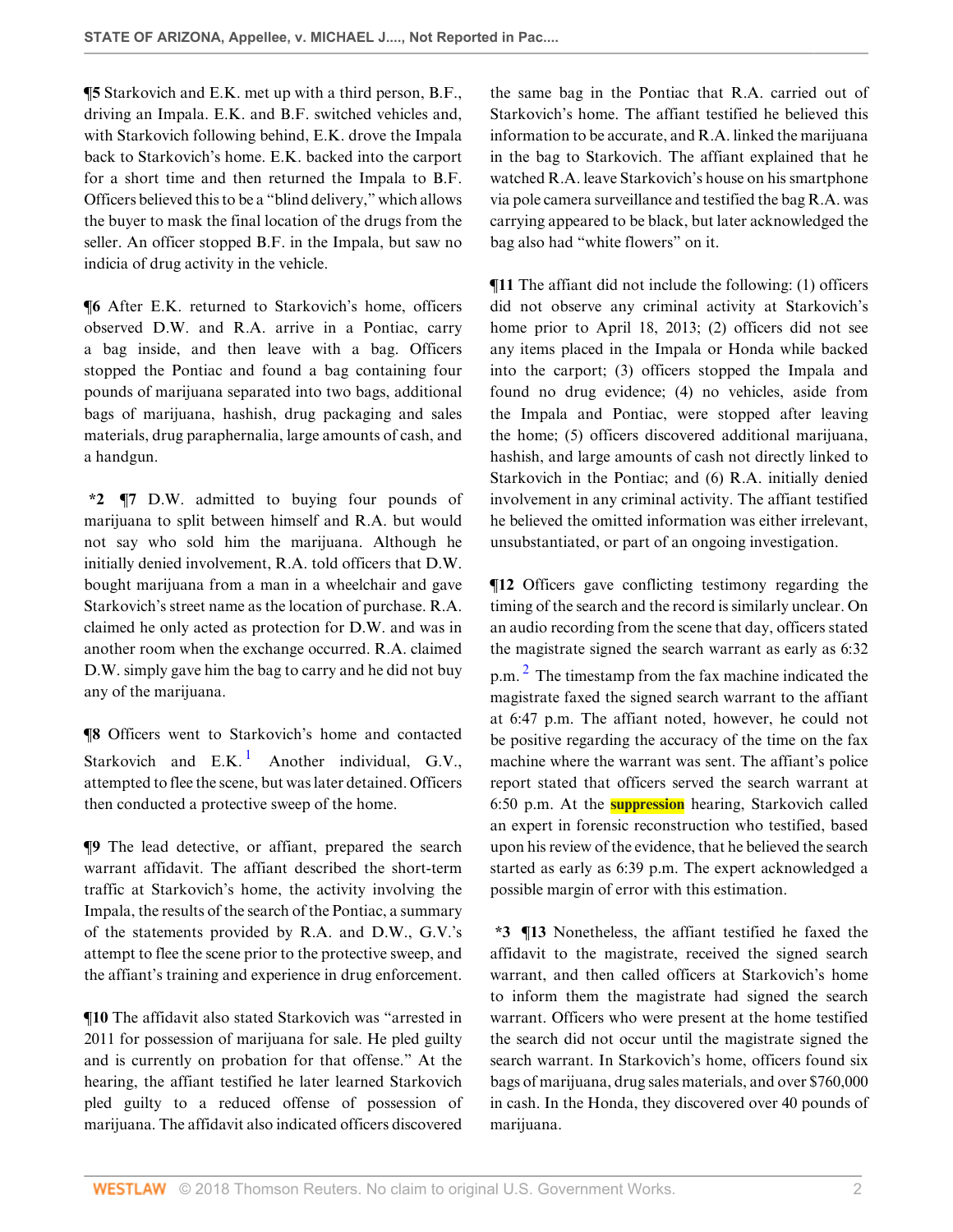**¶14** The trial court denied Starkovich's request to **suppress** the evidence obtained pursuant to the search warrant, finding the facts supported authorization of the search warrant, and the search did not occur prior to issuance of the search warrant.

#### **A. Search Warrant Affidavit**

**¶15** Starkovich argues the search warrant affidavit omitted material facts, contained false or misleading information, and the search warrant would not be supported by probable cause without the false or omitted information.

**¶16** We review the trial court's factual findings as to whether the affiant deliberately included false statements or omitted material facts under the clearly erroneous standard. *State v. Buccini*[, 167 Ariz. 550, 554 \(1991\).](http://www.westlaw.com/Link/Document/FullText?findType=Y&serNum=1991088857&pubNum=0000156&originatingDoc=Ie7c2b520a71111e89fd88bcb1944f106&refType=RP&fi=co_pp_sp_156_554&originationContext=document&vr=3.0&rs=cblt1.0&transitionType=DocumentItem&contextData=(sc.Search)#co_pp_sp_156_554) We review the court's legal conclusions as to whether an accurate and complete affidavit would still be sufficient to establish probable cause de novo. *Id.* [at 555-56.](http://www.westlaw.com/Link/Document/FullText?findType=Y&serNum=1991088857&pubNum=0000156&originatingDoc=Ie7c2b520a71111e89fd88bcb1944f106&refType=RP&fi=co_pp_sp_156_555&originationContext=document&vr=3.0&rs=cblt1.0&transitionType=DocumentItem&contextData=(sc.Search)#co_pp_sp_156_555) We may only consider evidence presented at the **suppression** hearing, and "we view it in the light most favorable to sustaining the trial court's ruling." *[State v. Gay](http://www.westlaw.com/Link/Document/FullText?findType=Y&serNum=2011254335&pubNum=0000156&originatingDoc=Ie7c2b520a71111e89fd88bcb1944f106&refType=RP&fi=co_pp_sp_156_217&originationContext=document&vr=3.0&rs=cblt1.0&transitionType=DocumentItem&contextData=(sc.Search)#co_pp_sp_156_217)*, 214 Ariz. [214, 217, ¶ 4 \(App. 2007\)](http://www.westlaw.com/Link/Document/FullText?findType=Y&serNum=2011254335&pubNum=0000156&originatingDoc=Ie7c2b520a71111e89fd88bcb1944f106&refType=RP&fi=co_pp_sp_156_217&originationContext=document&vr=3.0&rs=cblt1.0&transitionType=DocumentItem&contextData=(sc.Search)#co_pp_sp_156_217). Moreover, in cases where "two interpretations of an affidavit may be equally reasonable, we will not hold as a matter of law that the court below erred in finding the affidavit sufficient." *[State v.](http://www.westlaw.com/Link/Document/FullText?findType=Y&serNum=1974126334&pubNum=0000157&originatingDoc=Ie7c2b520a71111e89fd88bcb1944f106&refType=RP&fi=co_pp_sp_157_452&originationContext=document&vr=3.0&rs=cblt1.0&transitionType=DocumentItem&contextData=(sc.Search)#co_pp_sp_157_452) Richardson*[, 22 Ariz. App. 449, 452 \(1974\).](http://www.westlaw.com/Link/Document/FullText?findType=Y&serNum=1974126334&pubNum=0000157&originatingDoc=Ie7c2b520a71111e89fd88bcb1944f106&refType=RP&fi=co_pp_sp_157_452&originationContext=document&vr=3.0&rs=cblt1.0&transitionType=DocumentItem&contextData=(sc.Search)#co_pp_sp_157_452)

**¶17** As established in *[Franks v. Delaware](http://www.westlaw.com/Link/Document/FullText?findType=Y&serNum=1978139504&pubNum=0000780&originatingDoc=Ie7c2b520a71111e89fd88bcb1944f106&refType=RP&originationContext=document&vr=3.0&rs=cblt1.0&transitionType=DocumentItem&contextData=(sc.Search))*, 438 U.S. 154 [\(1978\),](http://www.westlaw.com/Link/Document/FullText?findType=Y&serNum=1978139504&pubNum=0000780&originatingDoc=Ie7c2b520a71111e89fd88bcb1944f106&refType=RP&originationContext=document&vr=3.0&rs=cblt1.0&transitionType=DocumentItem&contextData=(sc.Search)) a defendant is entitled to challenge a search warrant affidavit if he makes a substantial preliminary showing that (1) the affiant knowingly, intentionally, or with reckless disregard for the truth included a false statement in the search warrant affidavit; and (2) the excision of the false statement or inclusion of the omitted facts renders the search warrant void of probable cause. *See State v. Carter*[, 145 Ariz. 101, 108-09 \(1985\)](http://www.westlaw.com/Link/Document/FullText?findType=Y&serNum=1985126540&pubNum=0000156&originatingDoc=Ie7c2b520a71111e89fd88bcb1944f106&refType=RP&fi=co_pp_sp_156_108&originationContext=document&vr=3.0&rs=cblt1.0&transitionType=DocumentItem&contextData=(sc.Search)#co_pp_sp_156_108) (adding deliberately or recklessly omitted material facts with the intent to mislead the magistrate to the *Franks* analysis); *Frimmel v. Sanders*[, 236 Ariz. 232, 239, ¶ 27 \(App. 2014\)](http://www.westlaw.com/Link/Document/FullText?findType=Y&serNum=2034872622&pubNum=0000156&originatingDoc=Ie7c2b520a71111e89fd88bcb1944f106&refType=RP&fi=co_pp_sp_156_239&originationContext=document&vr=3.0&rs=cblt1.0&transitionType=DocumentItem&contextData=(sc.Search)#co_pp_sp_156_239). A defendant must prove the first prong of this test by a preponderance of the evidence before the court moves to the second prong. *Buccini*[, 167 Ariz. at 554-56;](http://www.westlaw.com/Link/Document/FullText?findType=Y&serNum=1991088857&pubNum=0000156&originatingDoc=Ie7c2b520a71111e89fd88bcb1944f106&refType=RP&fi=co_pp_sp_156_554&originationContext=document&vr=3.0&rs=cblt1.0&transitionType=DocumentItem&contextData=(sc.Search)#co_pp_sp_156_554) *see also Carter*[, 145 Ariz. at 109](http://www.westlaw.com/Link/Document/FullText?findType=Y&serNum=1985126540&pubNum=0000156&originatingDoc=Ie7c2b520a71111e89fd88bcb1944f106&refType=RP&fi=co_pp_sp_156_109&originationContext=document&vr=3.0&rs=cblt1.0&transitionType=DocumentItem&contextData=(sc.Search)#co_pp_sp_156_109) ("Merely innocent or negligent mistakes ... will not satisfy the first prong of the *Franks* test.").

**¶18** If the first prong is met, the trial court "must redraft the affidavit by deleting falsehoods and adding the omitted material facts" before determining the existence of probable cause. *Buccini*[, 167 Ariz. at 554-56](http://www.westlaw.com/Link/Document/FullText?findType=Y&serNum=1991088857&pubNum=0000156&originatingDoc=Ie7c2b520a71111e89fd88bcb1944f106&refType=RP&fi=co_pp_sp_156_554&originationContext=document&vr=3.0&rs=cblt1.0&transitionType=DocumentItem&contextData=(sc.Search)#co_pp_sp_156_554). For this analysis, courts employ the flexible approach adopted in *Illinois v. Gates*[, 462 U.S. 213, 239 \(1983\).](http://www.westlaw.com/Link/Document/FullText?findType=Y&serNum=1983126672&pubNum=0000780&originatingDoc=Ie7c2b520a71111e89fd88bcb1944f106&refType=RP&fi=co_pp_sp_780_239&originationContext=document&vr=3.0&rs=cblt1.0&transitionType=DocumentItem&contextData=(sc.Search)#co_pp_sp_780_239) Probable cause exists if the facts in the redrafted affidavit establish "a fair probability that contraband or evidence of a crime will be found in a particular place." *Id.* [at 238](http://www.westlaw.com/Link/Document/FullText?findType=Y&serNum=1983126672&pubNum=0000780&originatingDoc=Ie7c2b520a71111e89fd88bcb1944f106&refType=RP&fi=co_pp_sp_780_238&originationContext=document&vr=3.0&rs=cblt1.0&transitionType=DocumentItem&contextData=(sc.Search)#co_pp_sp_780_238). Facts may include hearsay statements, *[State v. Poland](http://www.westlaw.com/Link/Document/FullText?findType=Y&serNum=1982124091&pubNum=0000156&originatingDoc=Ie7c2b520a71111e89fd88bcb1944f106&refType=RP&fi=co_pp_sp_156_280&originationContext=document&vr=3.0&rs=cblt1.0&transitionType=DocumentItem&contextData=(sc.Search)#co_pp_sp_156_280)*, 132 [Ariz. 269, 280 \(1982\),](http://www.westlaw.com/Link/Document/FullText?findType=Y&serNum=1982124091&pubNum=0000156&originatingDoc=Ie7c2b520a71111e89fd88bcb1944f106&refType=RP&fi=co_pp_sp_156_280&originationContext=document&vr=3.0&rs=cblt1.0&transitionType=DocumentItem&contextData=(sc.Search)#co_pp_sp_156_280) as well as "the collective knowledge of all of the law enforcement agents involved in the operation and may be viewed in light of an officer's past experiences which enable him to interpret the actions of the surveilled person," *State v. Olson*[, 134 Ariz. 114,](http://www.westlaw.com/Link/Document/FullText?findType=Y&serNum=1982151995&pubNum=0000156&originatingDoc=Ie7c2b520a71111e89fd88bcb1944f106&refType=RP&fi=co_pp_sp_156_117&originationContext=document&vr=3.0&rs=cblt1.0&transitionType=DocumentItem&contextData=(sc.Search)#co_pp_sp_156_117) [117 \(App. 1982\)](http://www.westlaw.com/Link/Document/FullText?findType=Y&serNum=1982151995&pubNum=0000156&originatingDoc=Ie7c2b520a71111e89fd88bcb1944f106&refType=RP&fi=co_pp_sp_156_117&originationContext=document&vr=3.0&rs=cblt1.0&transitionType=DocumentItem&contextData=(sc.Search)#co_pp_sp_156_117) (citation omitted); *[Richardson](http://www.westlaw.com/Link/Document/FullText?findType=Y&serNum=1974126334&pubNum=0000157&originatingDoc=Ie7c2b520a71111e89fd88bcb1944f106&refType=RP&fi=co_pp_sp_157_450&originationContext=document&vr=3.0&rs=cblt1.0&transitionType=DocumentItem&contextData=(sc.Search)#co_pp_sp_157_450)*, 22 Ariz. [App. at 450-52](http://www.westlaw.com/Link/Document/FullText?findType=Y&serNum=1974126334&pubNum=0000157&originatingDoc=Ie7c2b520a71111e89fd88bcb1944f106&refType=RP&fi=co_pp_sp_157_450&originationContext=document&vr=3.0&rs=cblt1.0&transitionType=DocumentItem&contextData=(sc.Search)#co_pp_sp_157_450) (holding that the affidavit contained sufficient probable cause where the affiant explained unusual activity was indicative of drug trafficking based upon his experience). If the redrafted affidavit lacks probable cause, the evidence seized as a direct result of the search warrant must be excluded at trial. *Poland*[, 132 Ariz.](http://www.westlaw.com/Link/Document/FullText?findType=Y&serNum=1982124091&pubNum=0000156&originatingDoc=Ie7c2b520a71111e89fd88bcb1944f106&refType=RP&fi=co_pp_sp_156_279&originationContext=document&vr=3.0&rs=cblt1.0&transitionType=DocumentItem&contextData=(sc.Search)#co_pp_sp_156_279) [at 279.](http://www.westlaw.com/Link/Document/FullText?findType=Y&serNum=1982124091&pubNum=0000156&originatingDoc=Ie7c2b520a71111e89fd88bcb1944f106&refType=RP&fi=co_pp_sp_156_279&originationContext=document&vr=3.0&rs=cblt1.0&transitionType=DocumentItem&contextData=(sc.Search)#co_pp_sp_156_279)

**\*4 ¶19** In this case, the omitted fact that officers found no drug evidence in the Impala after the "blind delivery" merely corroborated that B.F. had transferred marijuana to Starkovich and E.K through their receipt of the Impala. The affiant testified he did not include the information regarding the stop of the Impala because of an ongoing investigation related to B.F. Thus, the lack of drug evidence in the Impala was immaterial and the affiant did not omit this fact with the intent to mislead the magistrate.

**¶20** The omitted fact that D.W. and R.A. possessed additional items linking them to drug sales was immaterial. The record shows D.W. and R.A. bought marijuana from Starkovich and any additional information that they were personally involved in drug sales would be superfluous and implied from the facts listed within the affidavit. In any event, the affidavit mentioned that D.W. and R.A. possessed a handgun, packaging materials, and sales ledgers, all of which indicated to the magistrate that D.W. and R.A. were personally involved in drug sales.

**¶21** Even though the affiant omitted that R.A. initially denied involvement, the affidavit stated that R.A. denied purchasing marijuana, contrary to what D.W. claimed.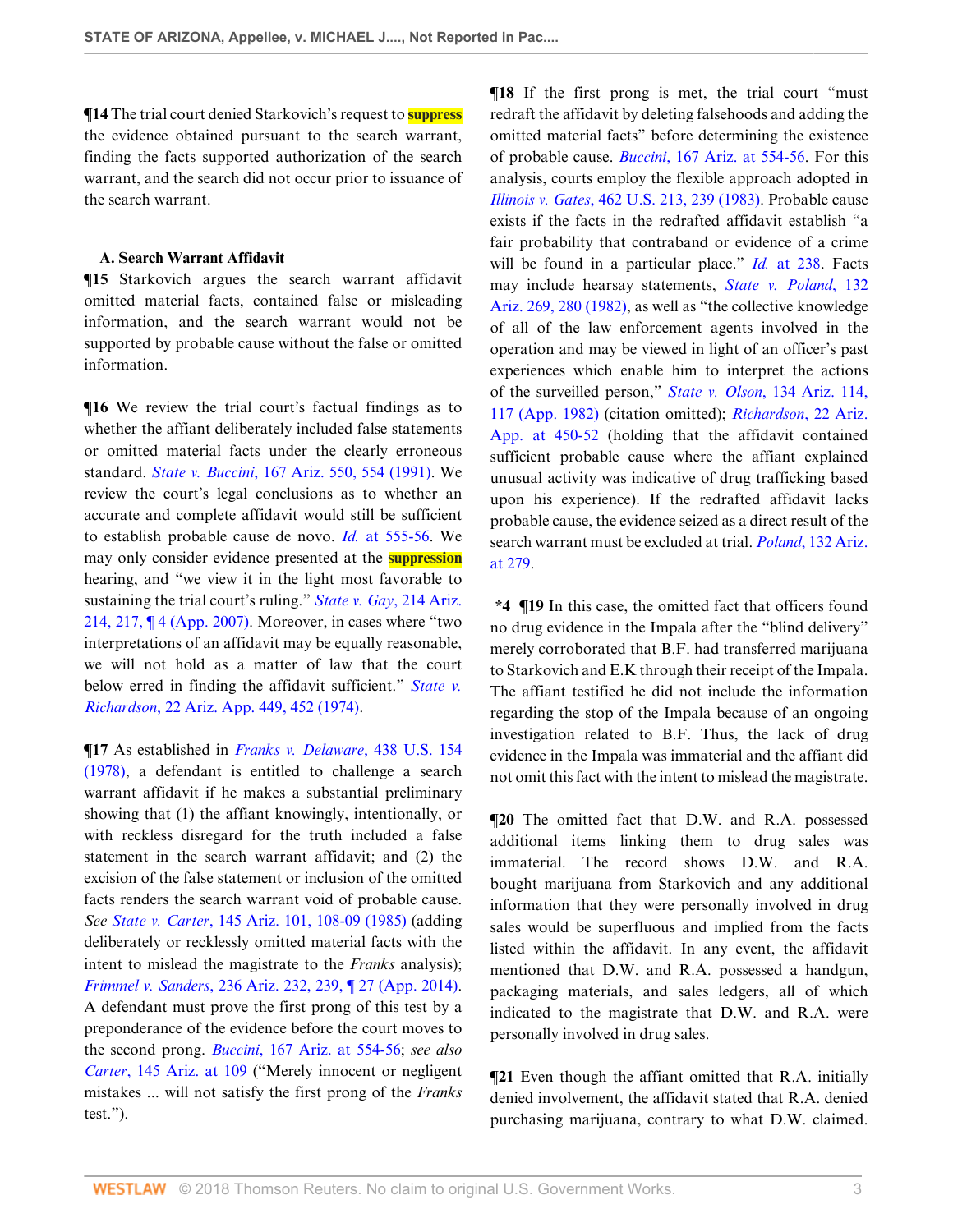Moreover, nothing from the record indicates that D.W. and R.A. acted as informants or received any benefit from speaking with officers. *See [State v. Summerlin](http://www.westlaw.com/Link/Document/FullText?findType=Y&serNum=1984104000&pubNum=0000156&originatingDoc=Ie7c2b520a71111e89fd88bcb1944f106&refType=RP&fi=co_pp_sp_156_431&originationContext=document&vr=3.0&rs=cblt1.0&transitionType=DocumentItem&contextData=(sc.Search)#co_pp_sp_156_431)*, 138 [Ariz. 426, 431 \(1983\)](http://www.westlaw.com/Link/Document/FullText?findType=Y&serNum=1984104000&pubNum=0000156&originatingDoc=Ie7c2b520a71111e89fd88bcb1944f106&refType=RP&fi=co_pp_sp_156_431&originationContext=document&vr=3.0&rs=cblt1.0&transitionType=DocumentItem&contextData=(sc.Search)#co_pp_sp_156_431) (discussing how most informants are individuals seeking favor with officers by providing information). The affiant's omission regarding R.A.'s initial denial did not falsely bolster his statements, mask inconsistencies between D.W.'s and R.A.'s narratives, or omit information regarding their work as informants.

**¶22** Similarly, omissions that officers did not stop every vehicle leaving Starkovich's home, did not see items placed within vehicles parked directly under the carport, and did not observe criminal activity at his home prior to April 18, 2013 were immaterial. This information can be drawn from a common sense reading of the affidavit and did not paint a false picture of Starkovich's criminal activity.

**¶23** The affiant admitted he did not know Starkovich had pleaded guilty to a lesser offense at the time he drafted the affidavit. Although the affidavit incorrectly implied Starkovich pleaded guilty to possession of marijuana for sale, it accurately reflected his probation status and his prior arrest for drug sales. This error was "innocent or negligent" at most and it did not falsely characterize the nature of the arrest. *Carter*[, 145 Ariz. at 109.](http://www.westlaw.com/Link/Document/FullText?findType=Y&serNum=1985126540&pubNum=0000156&originatingDoc=Ie7c2b520a71111e89fd88bcb1944f106&refType=RP&fi=co_pp_sp_156_109&originationContext=document&vr=3.0&rs=cblt1.0&transitionType=DocumentItem&contextData=(sc.Search)#co_pp_sp_156_109)

**¶24** The affiant also testified the bag used by D.W. and R.A. appeared to be black, and he believed the bag found in the Pontiac matched the bag R.A. carried out of Starkovich's home. The record does not clearly indicate the affiant provided false information regarding the bag, and, in any event, R.A. admitted the bag in the Pontiac contained marijuana linked to Starkovich.

**¶25** Under these circumstances, Starkovich cannot meet the first prong of the *Franks* test, and the trial court did not clearly err in refusing to **suppress** evidence obtained pursuant to the search warrant. The affiant did not intend to create a misleading affidavit or falsely characterize Starkovich's role in the course of conduct described within the affidavit. *See Carter*[, 145 Ariz. at 109;](http://www.westlaw.com/Link/Document/FullText?findType=Y&serNum=1985126540&pubNum=0000156&originatingDoc=Ie7c2b520a71111e89fd88bcb1944f106&refType=RP&fi=co_pp_sp_156_109&originationContext=document&vr=3.0&rs=cblt1.0&transitionType=DocumentItem&contextData=(sc.Search)#co_pp_sp_156_109) *[Frimmel](http://www.westlaw.com/Link/Document/FullText?findType=Y&serNum=2034872622&pubNum=0000156&originatingDoc=Ie7c2b520a71111e89fd88bcb1944f106&refType=RP&fi=co_pp_sp_156_239&originationContext=document&vr=3.0&rs=cblt1.0&transitionType=DocumentItem&contextData=(sc.Search)#co_pp_sp_156_239)*, 236 [Ariz. at 239, ¶ 27.](http://www.westlaw.com/Link/Document/FullText?findType=Y&serNum=2034872622&pubNum=0000156&originatingDoc=Ie7c2b520a71111e89fd88bcb1944f106&refType=RP&fi=co_pp_sp_156_239&originationContext=document&vr=3.0&rs=cblt1.0&transitionType=DocumentItem&contextData=(sc.Search)#co_pp_sp_156_239)

**¶26** Furthermore, Starkovich did not demonstrate that a redrafted affidavit under the second prong of the *Franks* test would lack probable cause. If we incorporate and correct any omitted or misstated facts, the affidavit would still show the following:

**\*5** • Starkovich's residence incurred short-term car traffic indicative of drug trafficking.

• Numerous vehicles came to the Starkovich's home, of which two were stopped, and one contained drug evidence.

• Officers observed a "blind delivery" from the Impala to Starkovich's home.

• Starkovich's associates, D.W. and R.A., possessed additional marijuana, hashish, and cash.

• Although R.A. initially denied involvement, he provided statements linking Starkovich to marijuana found in the Pontiac.

• No items were seen taken from or placed in the Impala, where the trunk was largely concealed by a carport.

• Officers believed the bag R.A. used to carry marijuana from Starkovich's home matched the bag found in the Pontiac, although they could not be certain of its color.

• An individual attempted to flee from Starkovich's home when officers arrived.

• Starkovich had previously been arrested for possession of marijuana for sale, but ultimately pled guilty to possession of marijuana and was on probation for that offense.

The redrafted affidavit demonstrates a "fair probability" that Starkovich trafficked marijuana out of his home. *Gates*[, 462 U.S. at 239](http://www.westlaw.com/Link/Document/FullText?findType=Y&serNum=1983126672&pubNum=0000780&originatingDoc=Ie7c2b520a71111e89fd88bcb1944f106&refType=RP&fi=co_pp_sp_780_239&originationContext=document&vr=3.0&rs=cblt1.0&transitionType=DocumentItem&contextData=(sc.Search)#co_pp_sp_780_239). Thus, the trial court did not err in finding the affidavit contained sufficient facts to authorize a search warrant.

# **B. Timing of Search**

**¶27** Starkovich argues the search of his home occurred prior to the issuance of the search warrant. Relying heavily upon the search warrant's timestamps, he contends the search occurred approximately 30 minutes before the magistrate faxed the signed search warrant to the affiant.

**¶28** We will not disturb the trial court's factual findings absent a clear abuse of discretion. *[State v. Crowley](http://www.westlaw.com/Link/Document/FullText?findType=Y&serNum=2002140212&pubNum=0000156&originatingDoc=Ie7c2b520a71111e89fd88bcb1944f106&refType=RP&fi=co_pp_sp_156_83&originationContext=document&vr=3.0&rs=cblt1.0&transitionType=DocumentItem&contextData=(sc.Search)#co_pp_sp_156_83)*, 202 [Ariz. 80, 83, ¶ 7 \(App. 2002\)](http://www.westlaw.com/Link/Document/FullText?findType=Y&serNum=2002140212&pubNum=0000156&originatingDoc=Ie7c2b520a71111e89fd88bcb1944f106&refType=RP&fi=co_pp_sp_156_83&originationContext=document&vr=3.0&rs=cblt1.0&transitionType=DocumentItem&contextData=(sc.Search)#co_pp_sp_156_83). "Accordingly, we will defer to the trial court's assessment of witness credibility because the trial court is in the best position to make that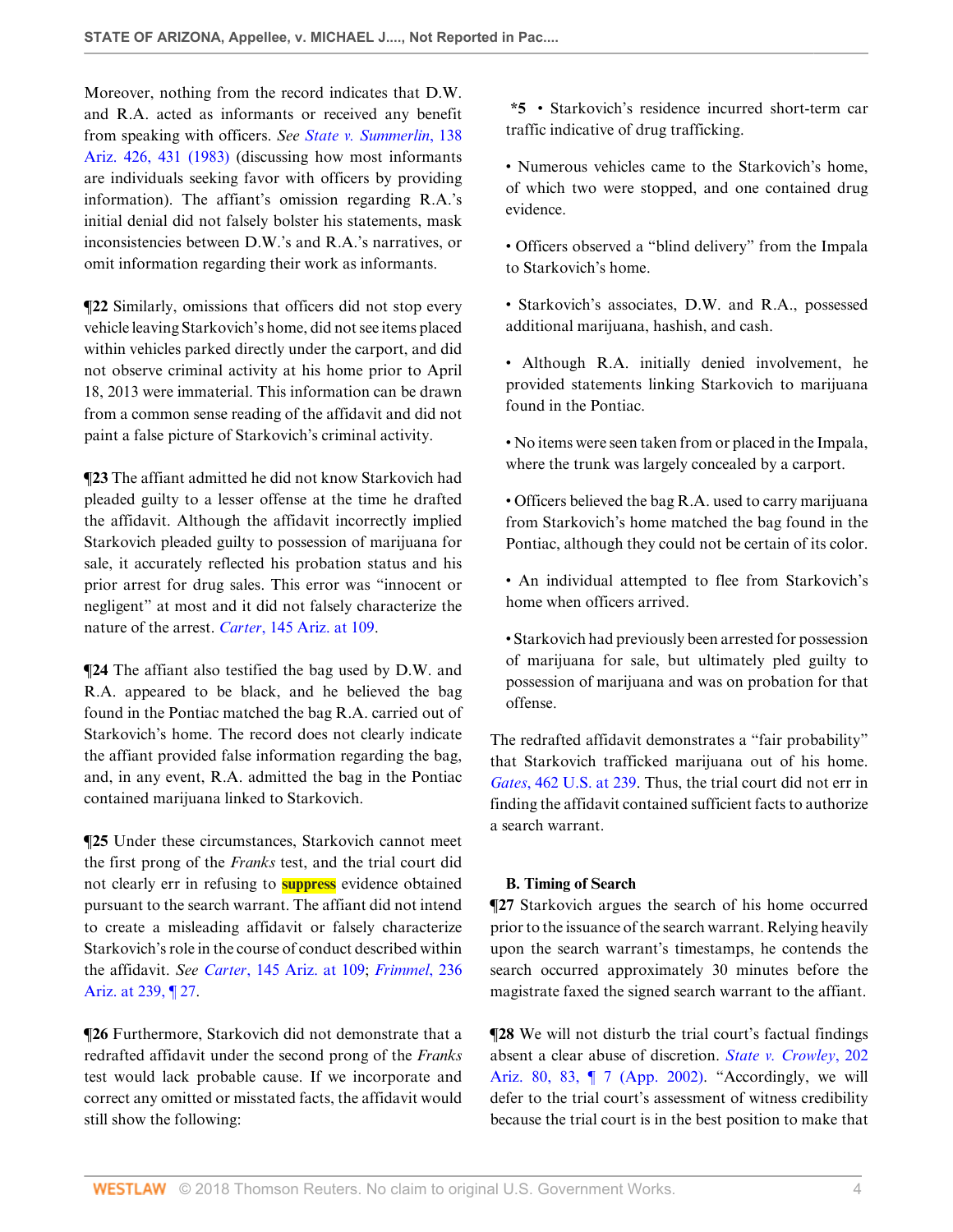determination." *State v. Olquin*[, 216 Ariz. 250, 252, ¶ 10](http://www.westlaw.com/Link/Document/FullText?findType=Y&serNum=2012954818&pubNum=0000156&originatingDoc=Ie7c2b520a71111e89fd88bcb1944f106&refType=RP&fi=co_pp_sp_156_252&originationContext=document&vr=3.0&rs=cblt1.0&transitionType=DocumentItem&contextData=(sc.Search)#co_pp_sp_156_252) [\(App. 2007\)](http://www.westlaw.com/Link/Document/FullText?findType=Y&serNum=2012954818&pubNum=0000156&originatingDoc=Ie7c2b520a71111e89fd88bcb1944f106&refType=RP&fi=co_pp_sp_156_252&originationContext=document&vr=3.0&rs=cblt1.0&transitionType=DocumentItem&contextData=(sc.Search)#co_pp_sp_156_252) (citing *State v. Estrada*[, 209 Ariz. 287, 292, ¶](http://www.westlaw.com/Link/Document/FullText?findType=Y&serNum=2005451831&pubNum=0000156&originatingDoc=Ie7c2b520a71111e89fd88bcb1944f106&refType=RP&fi=co_pp_sp_156_292&originationContext=document&vr=3.0&rs=cblt1.0&transitionType=DocumentItem&contextData=(sc.Search)#co_pp_sp_156_292) [22 \(App. 2004\)](http://www.westlaw.com/Link/Document/FullText?findType=Y&serNum=2005451831&pubNum=0000156&originatingDoc=Ie7c2b520a71111e89fd88bcb1944f106&refType=RP&fi=co_pp_sp_156_292&originationContext=document&vr=3.0&rs=cblt1.0&transitionType=DocumentItem&contextData=(sc.Search)#co_pp_sp_156_292)).

**¶29** Here, the trial court explained that officers approached the house while a search warrant was being requested. The court found that "[p]eople began running from the house" and officers "conducted a true protective sweep throughout the house. They secured the home and all officers returned outside." Officers started to speak with Starkovich in his driveway, but they moved to the rear patio to tape the interview. The court concluded that the officers "did not begin to search the home until the warrant was obtained."

**¶30** We defer to the trial court's determinations regarding witness credibility, *see Olquin*[, 216 Ariz. at 252, ¶ 10](http://www.westlaw.com/Link/Document/FullText?findType=Y&serNum=2012954818&pubNum=0000156&originatingDoc=Ie7c2b520a71111e89fd88bcb1944f106&refType=RP&fi=co_pp_sp_156_252&originationContext=document&vr=3.0&rs=cblt1.0&transitionType=DocumentItem&contextData=(sc.Search)#co_pp_sp_156_252), particularly as to the officers' testimony regarding the timeline of the protective sweep and the subsequent search. Officers testified they conducted a quick protective sweep, exited the home, and waited to conduct the search until they received a phone call advising them that a magistrate had signed the search warrant. Although controverting evidence was also presented, *supra* ¶¶ 12-13, it is not our role to reweigh the evidence; therefore, we cannot say the court abused its discretion in finding that the protective sweep and the subsequent search were lawfully conducted.

### **II. Pre- and Post-***Miranda* **Statements**

**\*6 ¶31** Starkovich moved to **suppress** all statements elicited by police officers, arguing they were obtained in violation of his constitutional rights. At the **suppression** hearing, an assisting detective testified that during the protective sweep, he stood next to Starkovich under the open carport and they had a "casual" initial conversation. Starkovich was not handcuffed and sat next to the detective in a wheelchair. The detective informed Starkovich of the sweep and asked if any individuals or weapons were in the home. Starkovich then told the detective, "there's only a little weed, about a pound of weed in the house." During that initial conversation, the detective told Starkovich he would try to help him if Starkovich remained truthful, but the detective testified he did not make any promises regarding an arrest or possible jail time. The detective explained that the initial conversation was not meant to be an interview, he did not record the conversation, and the focus was to

keep Starkovich "comfortable" and "updated as to the process."

**¶32** Starkovich asked the detective if they could speak in the backyard for the formal interview. At approximately 6:19 p.m. the detective read Starkovich *Miranda* warnings. *See Miranda v. Arizona*[, 384 U.S. 436 \(1966\).](http://www.westlaw.com/Link/Document/FullText?findType=Y&serNum=1966131580&pubNum=0000780&originatingDoc=Ie7c2b520a71111e89fd88bcb1944f106&refType=RP&originationContext=document&vr=3.0&rs=cblt1.0&transitionType=DocumentItem&contextData=(sc.Search)) Starkovich acknowledged he understood the warnings, but did not immediately agree to speak with the detective. The detective noted he could give Starkovich time to decide and asked for basic information, including Starkovich's name, address, and date of birth. After discussing that information, Starkovich agreed to speak and admitted he had marijuana and around \$600,000 to \$700,000 in his home. Starkovich admitted he sold marijuana to dispensaries. Declining to **suppress** any of Starkovich's statements, the trial court found that officers provided proper *Miranda* warnings and did not use threats or coercive behavior.

**¶33** Starkovich argues the trial court erred in refusing to **suppress** all statements made before and after officers provided *Miranda* warnings. He argues he was in custody for purposes of *Miranda* when officers contacted him in his carport, was unlawfully interrogated prior to receiving his *Miranda* warnings, and, regardless of the reading of his *Miranda* warnings, all subsequent questioning was similarly unlawful.

 $\P$ **34** We review a trial court's ruling upon the admissibility of a defendant's statements for abuse of discretion. *[Gay](http://www.westlaw.com/Link/Document/FullText?findType=Y&serNum=2011254335&pubNum=0000156&originatingDoc=Ie7c2b520a71111e89fd88bcb1944f106&refType=RP&fi=co_pp_sp_156_223&originationContext=document&vr=3.0&rs=cblt1.0&transitionType=DocumentItem&contextData=(sc.Search)#co_pp_sp_156_223)*, [214 Ariz. at 223, ¶ 30.](http://www.westlaw.com/Link/Document/FullText?findType=Y&serNum=2011254335&pubNum=0000156&originatingDoc=Ie7c2b520a71111e89fd88bcb1944f106&refType=RP&fi=co_pp_sp_156_223&originationContext=document&vr=3.0&rs=cblt1.0&transitionType=DocumentItem&contextData=(sc.Search)#co_pp_sp_156_223) We only consider evidence presented at the **suppression** hearing, and we view the evidence in the light most favorable to sustaining the ruling. *Id.* (citation omitted.) We review de novo the court's legal conclusions. *Id.* "We are required to affirm a trial court's ruling if legally correct for any reason ...." *[State v. Boteo-Flores](http://www.westlaw.com/Link/Document/FullText?findType=Y&serNum=2029177595&pubNum=0000156&originatingDoc=Ie7c2b520a71111e89fd88bcb1944f106&refType=RP&fi=co_pp_sp_156_553&originationContext=document&vr=3.0&rs=cblt1.0&transitionType=DocumentItem&contextData=(sc.Search)#co_pp_sp_156_553)*, [230 Ariz. 551, 553, ¶ 7 \(App. 2012\).](http://www.westlaw.com/Link/Document/FullText?findType=Y&serNum=2029177595&pubNum=0000156&originatingDoc=Ie7c2b520a71111e89fd88bcb1944f106&refType=RP&fi=co_pp_sp_156_553&originationContext=document&vr=3.0&rs=cblt1.0&transitionType=DocumentItem&contextData=(sc.Search)#co_pp_sp_156_553)

**¶35** "[L]aw enforcement officers must provide the wellknown *Miranda* warnings before interrogating a person in custody." *State v. Maciel*[, 240 Ariz. 46, 49, ¶](http://www.westlaw.com/Link/Document/FullText?findType=Y&serNum=2039465101&pubNum=0000156&originatingDoc=Ie7c2b520a71111e89fd88bcb1944f106&refType=RP&fi=co_pp_sp_156_49&originationContext=document&vr=3.0&rs=cblt1.0&transitionType=DocumentItem&contextData=(sc.Search)#co_pp_sp_156_49) [10 \(2016\)](http://www.westlaw.com/Link/Document/FullText?findType=Y&serNum=2039465101&pubNum=0000156&originatingDoc=Ie7c2b520a71111e89fd88bcb1944f106&refType=RP&fi=co_pp_sp_156_49&originationContext=document&vr=3.0&rs=cblt1.0&transitionType=DocumentItem&contextData=(sc.Search)#co_pp_sp_156_49) (citing *Miranda*[, 384 U.S. at 478-79](http://www.westlaw.com/Link/Document/FullText?findType=Y&serNum=1966131580&pubNum=0000780&originatingDoc=Ie7c2b520a71111e89fd88bcb1944f106&refType=RP&fi=co_pp_sp_780_478&originationContext=document&vr=3.0&rs=cblt1.0&transitionType=DocumentItem&contextData=(sc.Search)#co_pp_sp_780_478)). Even assuming Starkovich was in custody prior to being given *Miranda* warnings, Starkovich's response to the detective's question regarding weapons is admissible nonetheless if it fits within the "public safety exception." *See New York v. Quarles*[, 467 U.S. 649, 655–59 \(1984\)](http://www.westlaw.com/Link/Document/FullText?findType=Y&serNum=1984128416&pubNum=0000780&originatingDoc=Ie7c2b520a71111e89fd88bcb1944f106&refType=RP&fi=co_pp_sp_780_655&originationContext=document&vr=3.0&rs=cblt1.0&transitionType=DocumentItem&contextData=(sc.Search)#co_pp_sp_780_655). That exception allows into evidence a statement made